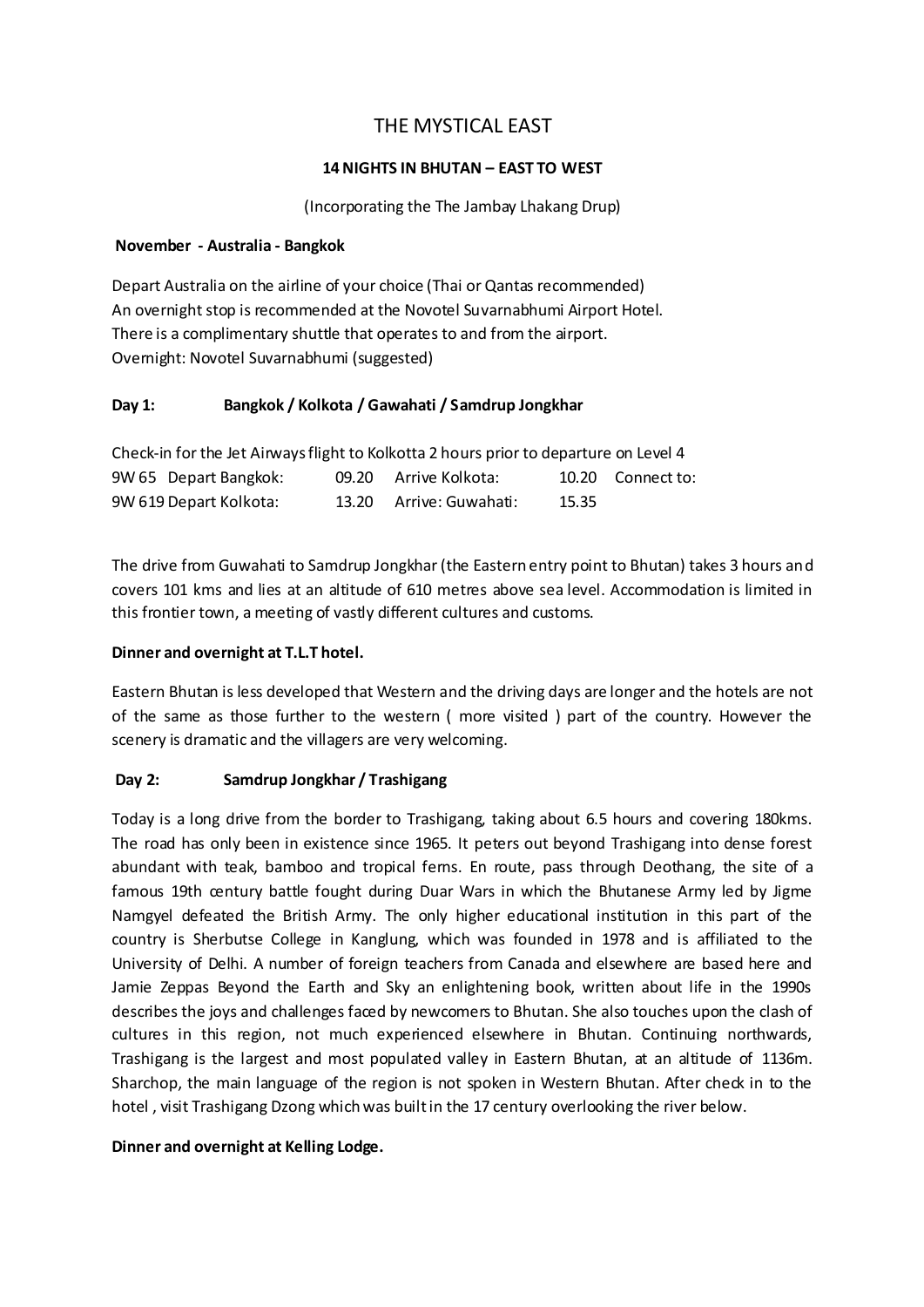# **Day 3: Trashigang / Ranjung (Radhi) / Mongar**

Another early start heading for the valley of Ranjung, stopping for a picnic lunch en route. The road descends from Trashigang to the banks of Gamri Chhu, taking around 3 hours and passing through many villages, terraced fields and past many chortens (stupas). A Tibetan Style Chorten, marks the final half hour before reaching Rangjung. An elaborate chorten marks the centre of town. Visit the Ranjung Woesel Choling Monastery for monks, before a further half hour drive to valley of Radhi (1630m), renowned throughout Bhutan for its weaving. Hike up to Tzangkhar village as the most women weave in their own homes and specialise in fabrics made from Bura (raw silk). We will have the opportunity to explore and visit their farm houses to see them work and learn some Bhutanese weaving techniques. Later in the afternoon drive to Mongar (1600m). Many of the Kira take up to 6 months to produce and are often passed down through the generations of one family.

### **Dinner and overnight at Druk Shongar**

### **Day 4: Mongar / Khoma / Mongar**

Today there is an excursion to Lhuntse, another isolated district in Bhutan.

It is a 2.5 hour drive from Mongar to Sumpa Zam (suspension bridge). An hours walk from the bridge brings us to the main road of Lhuentse and then to Khoma village, the best known weaving village in the country. This region is famed for its weavers and special textiles with intricate designs unique to the area. This area is also well known for bamboo basketware. As is the custom the weaving is all done in private farmhouses. As there is no hotel accommodation in Lhuntse we drive back to Mongar for an overnight. Dinner and overnight at Druk Zhongar.

### **Day 5: Mongar /Bumthang**

Set off for another long day of driving to the centre of Bhutan (The Bumthang Valley), where the landscape flattens and forests give way to crops. It is too cold here to grow rice, so potatoes, wheat and fruit trees abound. The journey from Mongar to Bumthang takes 7 hours to drive a mere 193 kms. Before reaching our destination, some of the most stunning scenery unfolds. The first hour of the drive descends through dense forests of chirpine into Limithang with its fields of corn and potatoes and trees. From Limithang the road ascends through forests of rhododendrons (flowe ring April - June). The drive leaves behind the isolated and rugged east with plenty of time to reflect on the sense of magic that pervades life in this truly isolated part of Bhutan. Traverse the Thrimshingla National Park at 3,750m where you may glimpse the famous West Bengal Tiger, which has been migrating into the park from India. Later, pass through enchanting Ura village, unique in Bhutan with its duster of houses and cobblestone streets. The Ura Yakchoe Festival is held here annually in April in honour of the revered Yak. Another two hours and our destination is reached. Our lodge offers traditional hot stone baths to soothe stiff limbs. The lodge also grows its own vegetables.

### **Dinner and overnight at Rinchenling Lodge , 3 nights**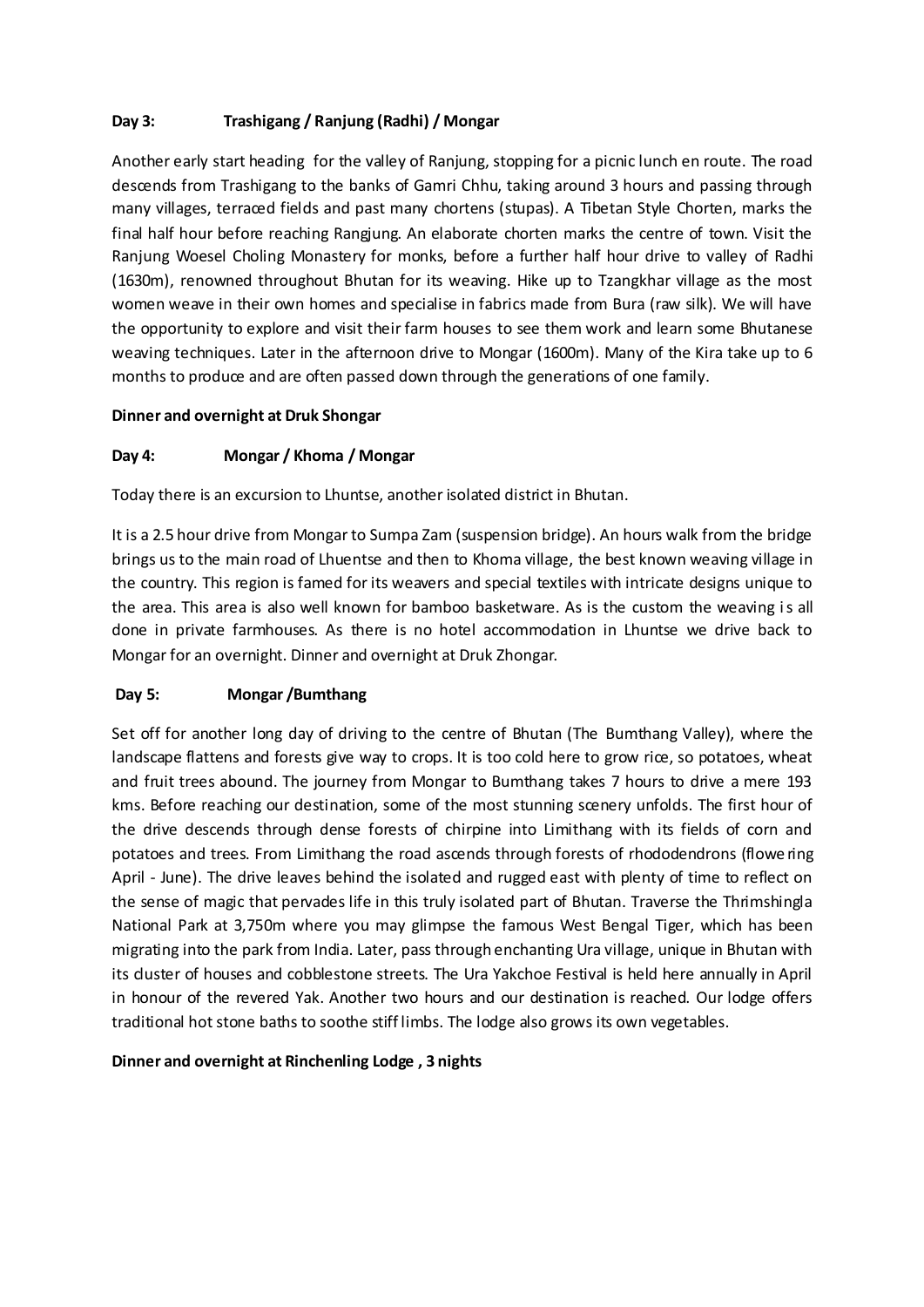### **Day 6: Bumthang sightseeing and Jambay Lhakang Drup**

Recuperation day !. A morning at leisure (yes you can get your washing done!)

In the afternoon visit Tamshing Monastery (one of the oldest monastic schools built by Terton Pema Lingpa) and Kurjey Lhakhang (where the Guru Rinpoche subdued a local demon and left his body imprint on a rock). We also visit Jambay Lhakhang (one of the oldest temples in Bhutan built in 7th century) and Jakar Dzong (seat of the district administration). The evening ends with a walk through Chumey bazaar and a walk across the Chumey bridge to visit Nyingkhe Ningpo lhakhang where you will see the small monks playing and studying in the courtyard. (We may not see it all today).

\*\* Around mid night (11pm) take a walk to the Jambay Lhakhang courtyard (10 minutes walk from your lodge) to witness the Naked Dance. The dance is performed naked round a big Bonfire and is followed later by the tercham (blessing dance). According to local belief, attendance cleanses buddhists of their sins and brings them merit. The dances, originating in the 8th century are performed by monks and laymen.

### **Dinner and overnight at Rinchenling Lodge**

### **Day 7: Jambay Lhakang , Thangbi**

Today is a day to visit the festival grounds; to experience the colour and vibrancy of the dancing and to mingle among people from all walks of life who come in their finery to witnesses the dances, meet with friends and relatives and partake of the sideshow festivities such as archery, quoits and gambling Bhutanese style. The male dancers have bright costumes with elaborate masks or headdresses and lyrical folk Songs performed by the local women dressed in the most beautiful and precious kiras. Dances are mostly performed in honour of Guru Rimpoche, who brought Buddhism to Bhutan during the 8th century, though there are many other well known stories also told through the dance medium which the audience already know well. This is a time of joy and celebration for the local people and provides an excellent insight for non Bhutanese into the daily life of Bhutanese people and an opportunity to immerse yourself with the local community. Later in the afternoon, take a walk into the valley of Thangbi via the suspension bridge.

### **Dinner and overnight at Rinchenling Lodge. Dinner at another Lodge**

# **Day 8: Bumthang /Trongsa (Phobjikha Valley)**

After breakfast, leave the Bumthang valley behind, stopping briefly at the weavers co-operative a joint Australian Bhutanse Merino wool project where you can see ladies working on hand looms. The do-operative makes rugs and jackets from an mixture of yak and merino wools Crossing over Yotongla pass at 3,400m we arrive at Trongsa where the impressive Trongsa Dzong, ancestral home of the ruling dynasty spans the narrow valley and acts as a natural barrier between Western and Central Bhutan. For hundreds of years the Dzong commanded the passage between West and East Bhutan and everyone has to pass through the Dzong to pay their taxes before proceeding. Ta Dzong, an ancient watchtower, perched above the main Dzong, has an interesting display of Mongol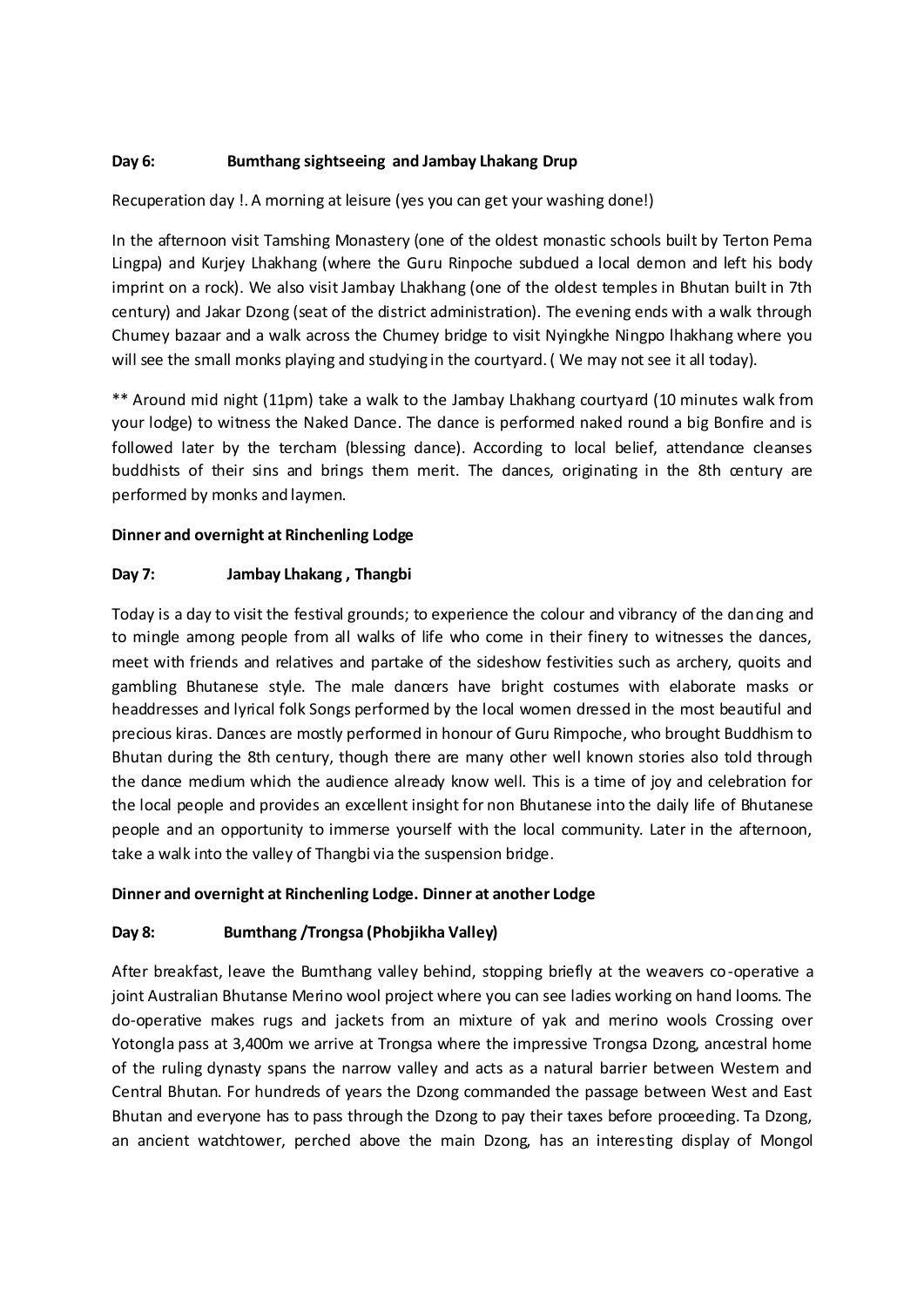armour. The journey continues to Chendebji, the site of a Nepalese style chorten. After lunch continue the drive to Gangtey via the Pelela pass (3,300m) often swirling with eerie mists.

The Central Road", across the Black Mountains, was completed 30 years ago, and it brought about great changes for the people in Central Bhutan. This pass is traditionally considered the boundary between West and East Bhutan. If the weather is clear the Himalayan ranges can be seen, particularly the peak of Jhomulhari (7,314 m). The turn off to Gangtey into the Probjikha Valley, brings with it an immediate change in the vegetation from trees dripping with lichen trails, to meadows of dwarf bamboo. It takes al least half an out to descend to the bottom of this glacial valley. Here there are no electricity poles, in order to preserve the habitat of the migratory cranes which winter in the valley, having travelled from China. The Black Necked Cranes are deeply revered and it is one of the most important conservation areas in Bhutan. Generators and solar power supply the valley, so there are limited hours of electricity operation.

### **Dinner and overnight at hotel Dewachen, 2 nights**

### **Day 9: Phobjikha Valley**

Phobiikha is considered to be one of the most beautiful valleys in the Himalayas. An early rise is recommended to catch the birds at their most active. The cranes can be seen a few metres walk from the Lodge in the marshy ground. After breakfast, starting at the Crane Observation Centre, we walk around the valley being careful not to disturb the birds. The road leads to the base of the monastery trail climbs gradually through a forest of pine and Daphne up to the Monastery, home to Pemalingpa sect of Buddhism, the oldest in Bhutan. The Monastery has been undergoing renovation for many years and many of its monks live in the attached village with their families. The views down onto the other side of the valley are breathtaking. There are two schools in the valley and we often take the opportunity to drop in and take gifts of books and writing materials.

### **Dinner and overnight at hotel Dewachen**

### **Day 10: Gangtey / Wangdue/ Punakha**

Leave the valley and make our way to the valley of Punakha travelling via Wangdue, one of the major towns and headquarters of Western Bhutan, even though this is just a village of a few streets and a market square. Starting at the entrance of the Dzong, walk through a small stand of cactus where a well maintained stairway leads to the bottom of the valley. Crossing over the bridge, rejoin our vehicle and continue to Punakha following the river up the valley floor. Our rustic lodge has magnificent views down the valley After lunch drive to visit Punakha Dzong, the old capital of Bhutan and the winter seat of the Je Khenpo and the Monk Body, remarkably located at the confluence of the Mo (Female) Chu and Pho (Male) Chu. Dinner and overnight at hotel Meri Puensum.

# **Day 11: Punakha - Thimphu**

In the morning retrace our steps and enter the valley of Lobesa. A 15 minute walk through the rice terraces and villages leads to the temple (Chime Lhakang) of Divine Mad Man, one of Bhutan's most revered and eccentric saints. Chime Lhakhang, built in the 15th Century is at the top of a small hill overlooking hillock overlooking the Puna tsangchu river belt. This site is visited by Bhutanese women who are infertile visit the temple in order to see a cure. The saint is often depicted wielding a phallus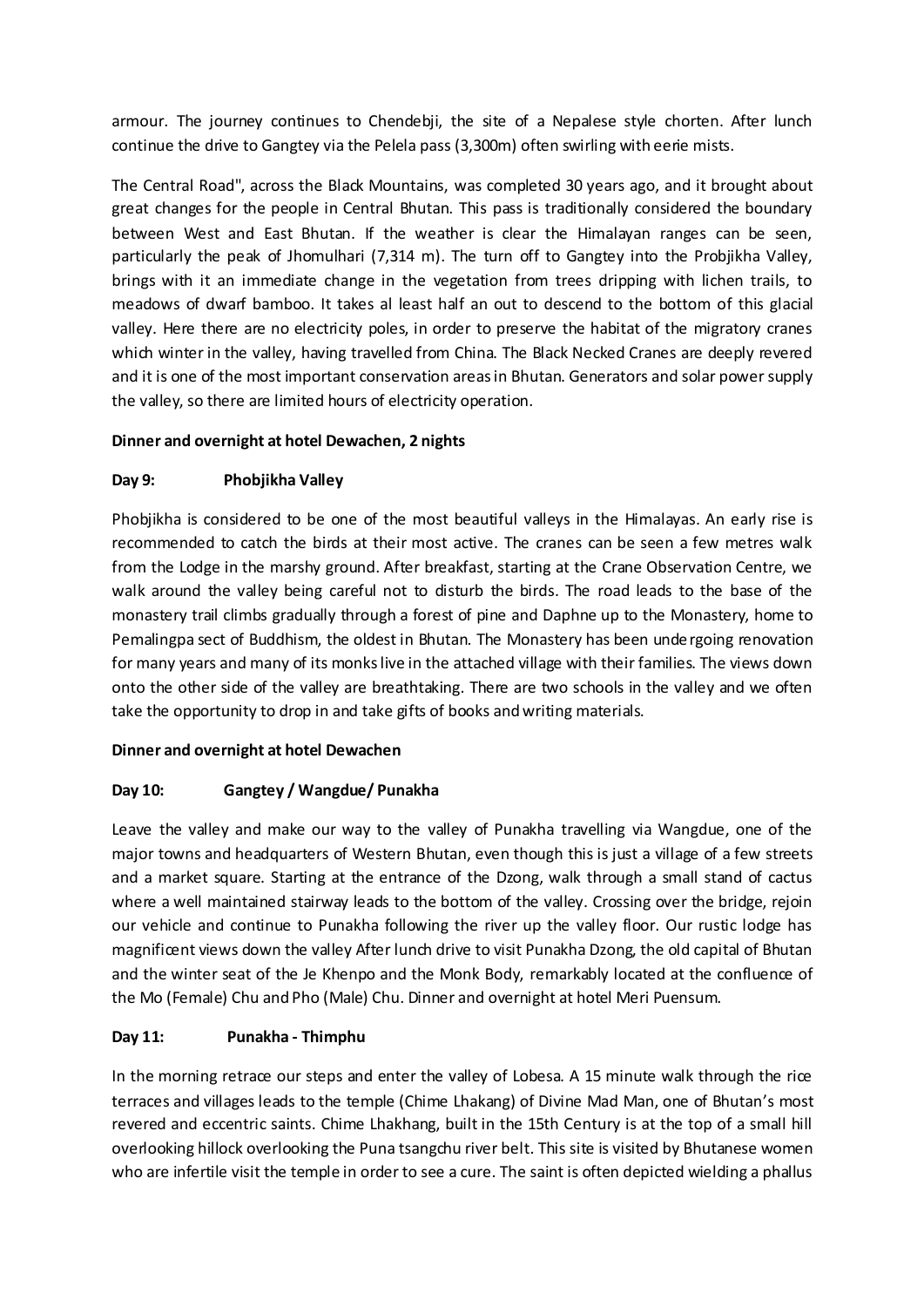and this image is also painted on local house to ward off evil spirits. After the visit continue to Thimphu via the Docchu-la pass where we will stop for lunch. On a clear day there is a view of the whole Himalayan range.

In the afternoon you may wish to visit the weekly outdoor produce market, where everyone goes to buy fruit and vegetables, rice, grains, chillies, yak cheese and seasonal foods such as asparagus, field mushrooms and wild ferns. The crowded stalls offer many colourful local items such as yak-tail dusters, butter teacups, turquoise and silver jewellery from Nepal and Tibet, antiques and musical instruments.

### **Dinner at a local restaurant. Hotel Druk or Jomolhari, 2 nights**

# **Day 12: Thimphu**

A day to see the sights of Thimphu. which include the Textile Museum, The Folk Heritage Museum, The National painting School and the Chorten dedicated to Jigme Wangchuk, the 3rd King of Bhutan. National library (exterior) and the Post office (to buy beautiful stamps) may also be of interest. An afternoon hike to Droeley Gompa for those who would like a half day walk. Alternatively spend the remainder of the afternoon shopping, browsing and relaxing in Thimphu

### **Dinner at a local restaurant. Hotel Druk or Jomolhari**

### **Day 13: Thimphu / Paro**

After breakfast drive to Paro, 1.5 hours away, a pretty drive along the valley floor on a recently upgraded road. The Temple of Tachogang Monastery perched on a gentle slope above the town accessed by an ancient suspension bridge. Lunch served at a restaurant in Paro town. Later, visit the Paro Rimpung Dzong, built in 17th century to defend the valley against Tibetan invaders. The dzong is now used as an administration centre and school for monks. If time permits you may also visit the Kyichu Lhakang or this may be done tomorrow.

# **Dinner and overnight at Hotel Olathang or similar , 2 nights**

### **Day 14: Paro - Taktsang Monastery**

After a hearty breakfast, take the winding road to Drukgyal Dzong, the ruined fortress, which once defended this valley from successive Tibetan invasions. Continue the drive to Ramthangkha, where the road terminates and which is also the starting point for the hike up to the Taktsang monastery (Tigers nest). The hike up to the teahouse (midway point) will take around two hours of at an average pace and is located above 2,950 meters (9,678 feet) above sea level. At the teahouse there is a stunning view of the monastery, where Guru Padmasambhava landed on the back of a tigress in the 8th century, bringing Buddhism to Bhutan. If you wish, continue the hike up to the monastery which contains thirteen holy places. Taktsang is one of the most venerated pilgrim sites of the Himalayan World. The monastic complex clings to the rock towering 900 meters above the valley (over 2,600 feet). A special permit is required for the visit and it is a very uplifting experience. Afterwards retrace your route to the teahouse for lunch. After lunch we then walk back to the road point and then visit the small but beautiful Kyichu Lhakhang, one of the oldest temples in Bhutan.

### **Dinner and overnight at Hotel Olathang**